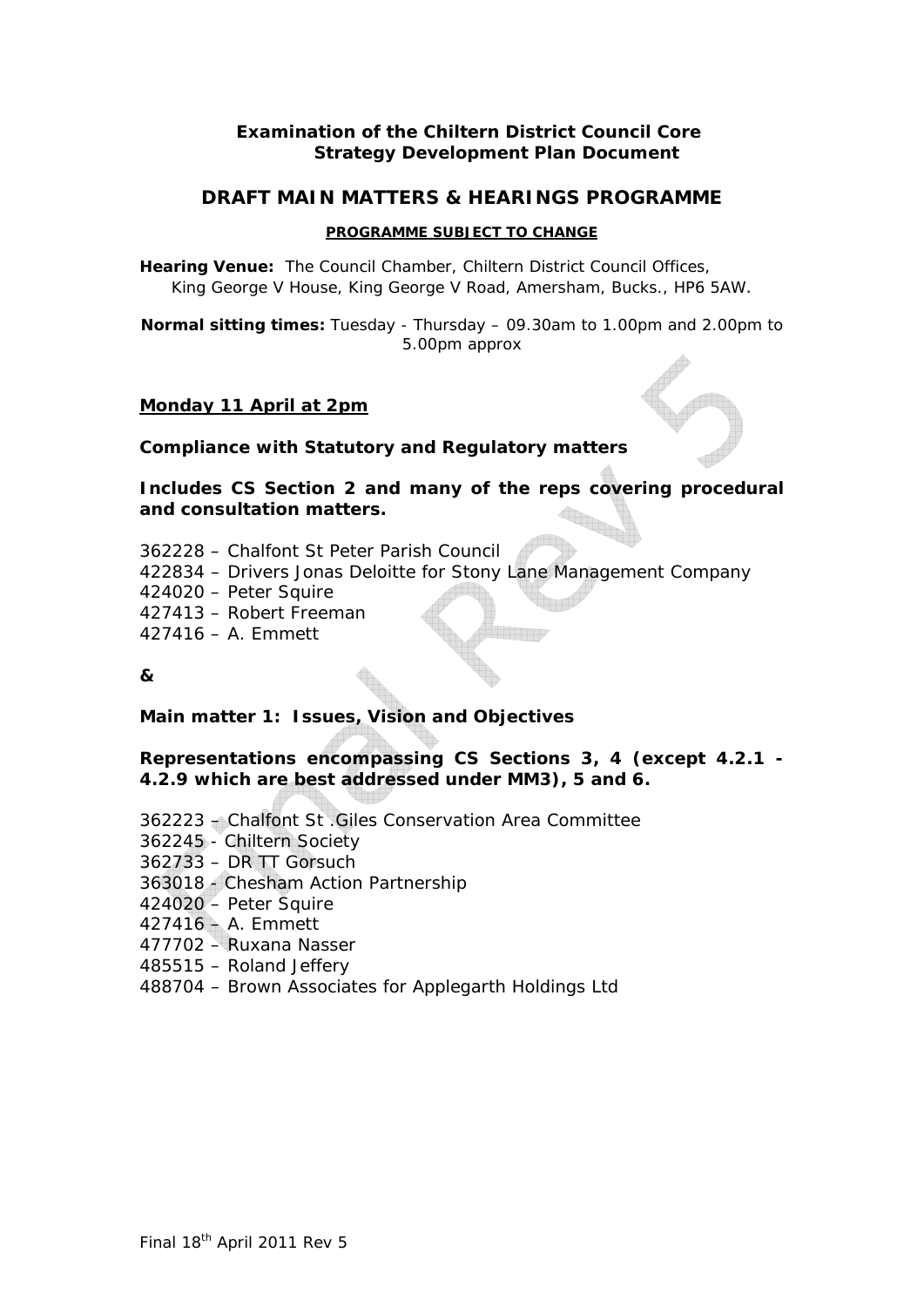## *Tuesday 12 April at 9-30am*

**Main matter 2: Spatial Strategy** 

**Representations encompassing section 7 and policies CS1 and CS2. There is an overlap in these representations with MM3. Representors who have indicated that they wish to appear in respect of objections to this section of the plan should confirm with the PO which hearing session(s) they wish to attend. & to follow on:** 

- *362223 Chalfont & St Giles Conservation Area*
- *362228 Chalfont St Peter Parish Council*
- *362241 Chesham Society*
- *362242 Chesham Town Council*
- *362245 Chiltern Society*
- *362751 Little Chalfont Parish Council*
- *362773 Carole Eaden*

*362819 – Andrew Brown* 

- *422834 Drivers Jonas Deloitte for Stony Lane Management Company*
- *486046 Planning Works Ltd for Estates & General Ltd*

## **Main matter 3: Overall housing provision and delivery**

## **Representations on section 4.2 (4.21-4.29), 7.6 7.7 Policy CS2.**

- *362223 Chalfont & St Giles Conservation Area*
- *362228 Chalfont St Peter Parish Council*
- *362241 Chesham Society*
- *362242 Chesham Town Council*
- *362245 Chiltern Society*
- *362751 Little Chalfont Parish Council*
- *362819 Andrew Brown*
- *363018 Chesham Action Partnership*
- *368310 Vail Williams LLP for SHL Holdings*
- *422834 Drivas Jonas Deloitte for Stony Lane Management Company*
- *422869 John R Brown*
- *427413 Robert Freeman*
- *428236 Jonathan Harbottle*
- *442384 John R Brown*
- *486046 Planning Works Ltd for Estates & General Ltd*
- *488704 Brown Associates for Applegarth Holdings Ltd*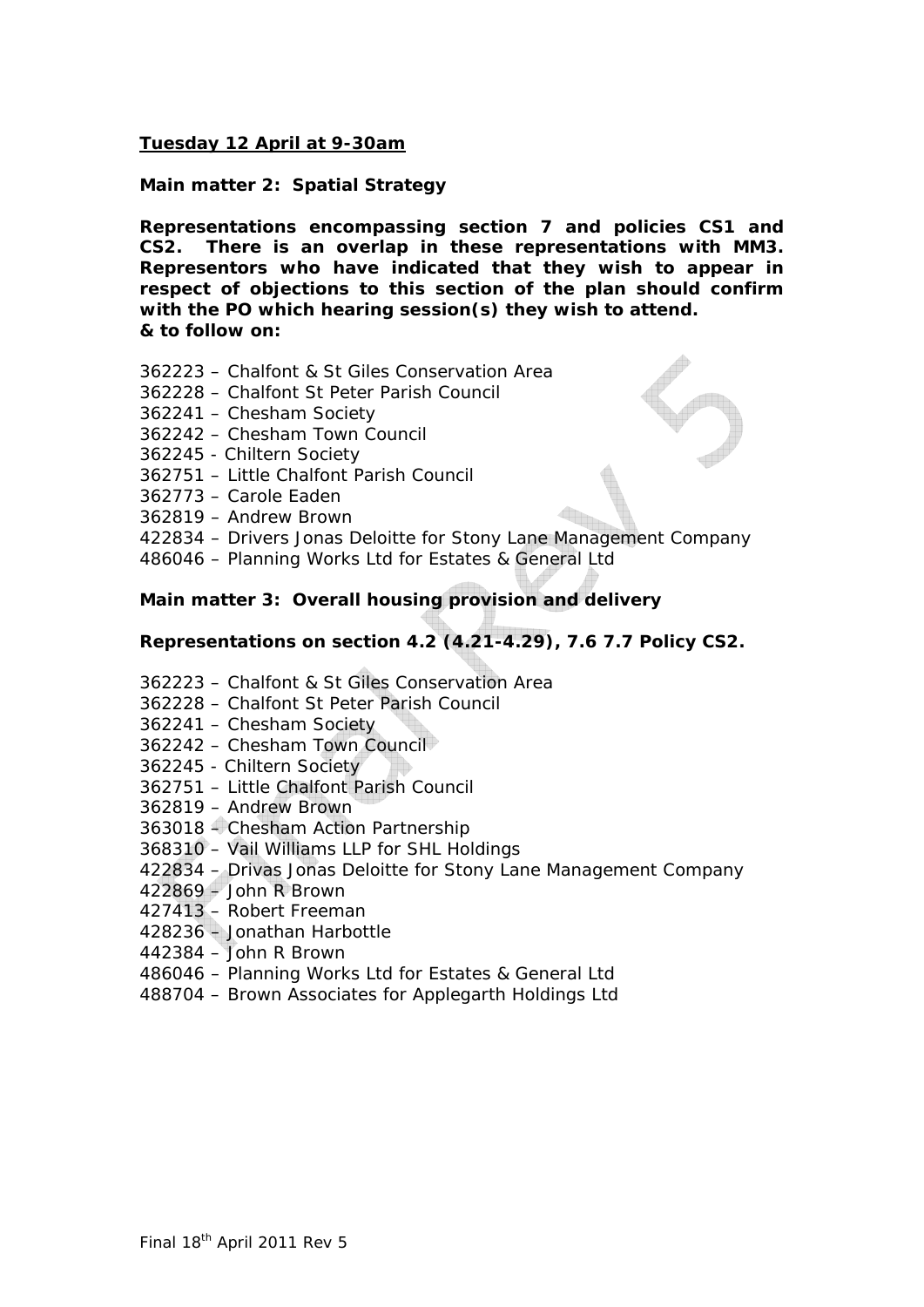## *Wednesday 13 April at 9-30am*

## *AM*

**Main matter 4: Strategic Housing Allocations and Major Developed Sites (MDS) in the Green Belt allocated for residential development** 

**Sub matter: Policy CS6 Strategic Housing Allocations** (Land east of Lincoln Park, Amersham-on-the-Hill; Donkey Field, Little Chalfont; Holy Cross Convent, Chalfont St Peter.)

## **Reps on 9.1 and policy CS6.**

*362228 – Chalfont St Peter Parish Council 362245 - Chiltern Society 362751 – Little Chalfont Parish Council 477702 – Ruxana Nasser 488704 – Brown Associates for Applegarth Holdings Ltd* 

**Sub matter: Policy CS7 Major Developed Sites in the Green Belt allocated for residential development** 

## **Reps on 9.2, 9.3, 9.4 and policy CS7**

*362241 – Chesham Society* 

- *362242 Chesham Town Council*
- *362245 Chiltern Society*
- *363018 Chesham Action Partnership*
- *418760 Phillip Roberts*
- *422834 Drivas Jonas Deloitte for Stony Lane Management Company*
- *423895 John Docwra*
- *424093 Sunnymede Avenue Residents Association*
- *427413 Robert Freeman*
- *486046 Planning Works Ltd for Estates & General Ltd*

# *PM (after 1pm)*

**Main matter 5: Green Belt (other than policy CS7)** 

## **Sub matter: MDS (general principles and non residential MDS)**

**Reps on 14.5; 11.4 and policy CS13 (Special needs aspects to be considered under MM6); 12.7 and policy CS17 (employment aspects to be considered under MM7)** 

*362228 – Chalfont St Peter Parish Council* 

*362245 - Chiltern Society* 

*362751 – Little Chalfont Parish Council* 

*363114 – Savills PLC for National Society for Epilepsy* 

*422834 – Drivers Jonas Deloitte for Stony Lane Management Company*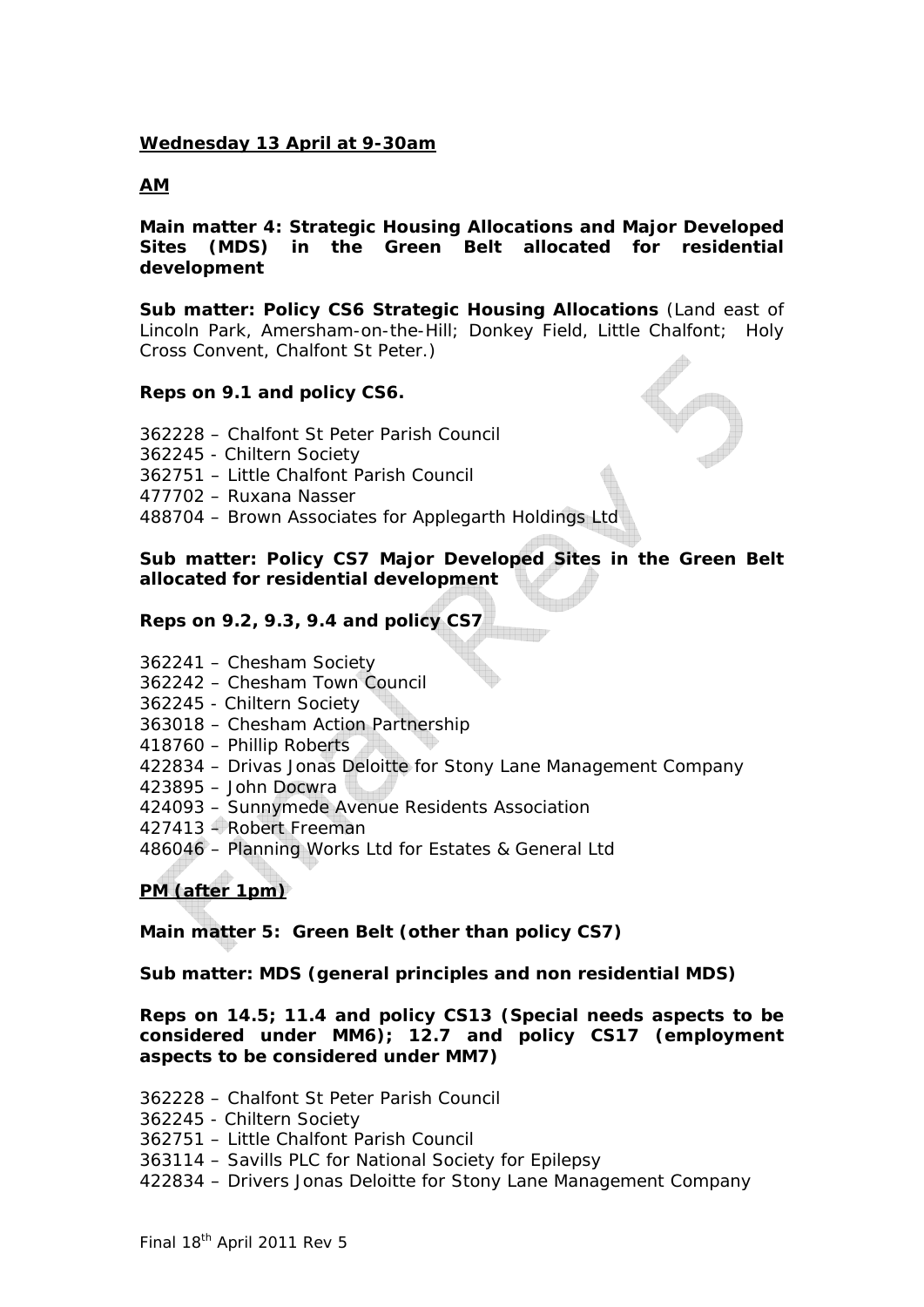## **Sub matter: Policy CS23 Green Belt Boundaries**

## **Reps on 14.4 and policy CS23.**

*362245 - Chiltern Society* 

*362773 – Carole Eaden* 

*419839 – Carter Planning for Maltmans Green School* 

*486046 – Planning Works Ltd for Estates & General Ltd* 

*488377 – Roger Tym & Partners for HG Bird (South Heath) Ltd* 

## *Thursday 14 April at 9-30am*

**AM** 

**Main matter 6: Meeting the housing needs of the community** 

**Sub matter - Affordable Housing Reps on all of Section 10, including policies CS8, CS9, CS10 and CS11** 

*362245 - Chiltern Society* 

*362733 – DR TT Gorsuch* 

*363018 – Chesham Action Partnership* 

*368307 – Savills Plc for Comer Homes Group* 

*401227 – Martin Stent* 

*423074 – PPML Consulting for Countryside Properties* 

*428236 – Jonathan Harbottle* 

*486046 – Planning Works Ltd for Estates & General Ltd* 

## **Sub matter – Support needs**

**Reps on all of Section 11.1 -11.4 including policies CS12 and, CS13 (specific Green Belt/MDS matters to be considered under MM5).** 

*362228 – Chalfont St Peter Parish Council 363114 – Savills PLC for National Society for Epilepsy*

# *PM (after 1pm)*

**Main matter 7: Economic development** 

**Reps on paragraphs 7.8, 7.9 and Policy CS3, Section 12 including policies CS15, CS16, CS17, CS18, CS19.** 

*362241 – Chesham Society* 

*362242 – Chesham Town Council* 

*362245 - Chiltern Society* 

*363018 – Chesham Action Partnership* 

*418760 – Phillip Roberts* 

*424093 – Sunnymede Avenue Residents Association* 

*427413 – Robert Freeman* 

*428236 – Jonathan Harbottle* 

*488704 – Brown Associates for Applegarth Holdings Ltd*